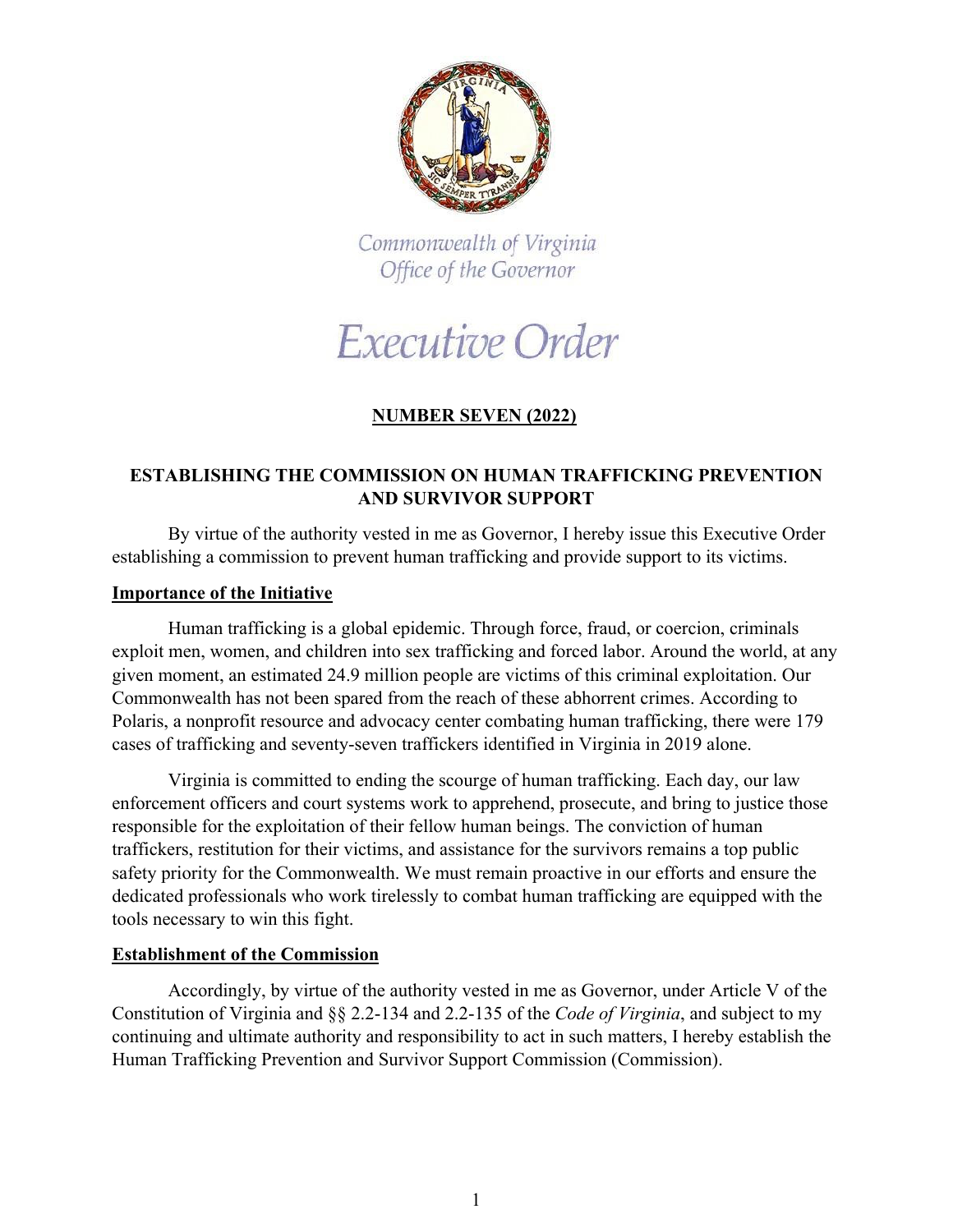### **Composition and Support of the Commission**

The Governor will appoint the members and chair(s) of the Commission; the Sex Trafficking Response Coordinator will also participate in the Commission.

The Governor will select survivors of human trafficking, law enforcement officers, prosecutors, experts, and scholars with knowledge of and/or experience with human trafficking, and victims of human trafficking. In carrying out its duties, the Commission may appoint working groups as it deems appropriate, and may solicit participation from relevant subject matter experts, law enforcement, practitioners, and analysts.

Staff support for the Commission will be provided by the Office of the Governor and any other agencies or offices as may be designated by the Governor. An estimated 250 hours of staff time will be required to support the work of the Commission. No direct costs are expected for the work of the Commission.

#### **Duties of the Commission**

The Commission will be responsible for coordinating with the Secretary of Public Safety, the Secretary of Education, the Secretary of Labor, the Office of Attorney General, as well as the State Coordinator and any other federal, state, local, or private sector entity to accomplish the following goals:

- 1. Increase enforcement by:
	- a. Coordinating with state and local law enforcement, Commonwealth's Attorneys, and U.S. Attorneys to increase prosecution and seek jail time as opposed to just fines for those who solicit prostitution;
	- b. Increasing targeting of illicit massage businesses by coordinating with local law enforcement, private property owners, regulatory boards, and increasing investigation into tax compliance;
	- c. Collaborating with authorities to ensure social media and technology companies actively fight trafficking on their platforms;
	- d. Ensuring all law enforcement officers are thoroughly trained in identifying trafficking cases and protocols for working with victims;
- 2. Empower survivors by:
	- a. Partnering with nonprofits and the private sector to increase the provision of resources survivors need for mental and behavioral recovery and wellness;
	- b. Fostering public private partnerships to educate, train, and empower survivors towards a career path;